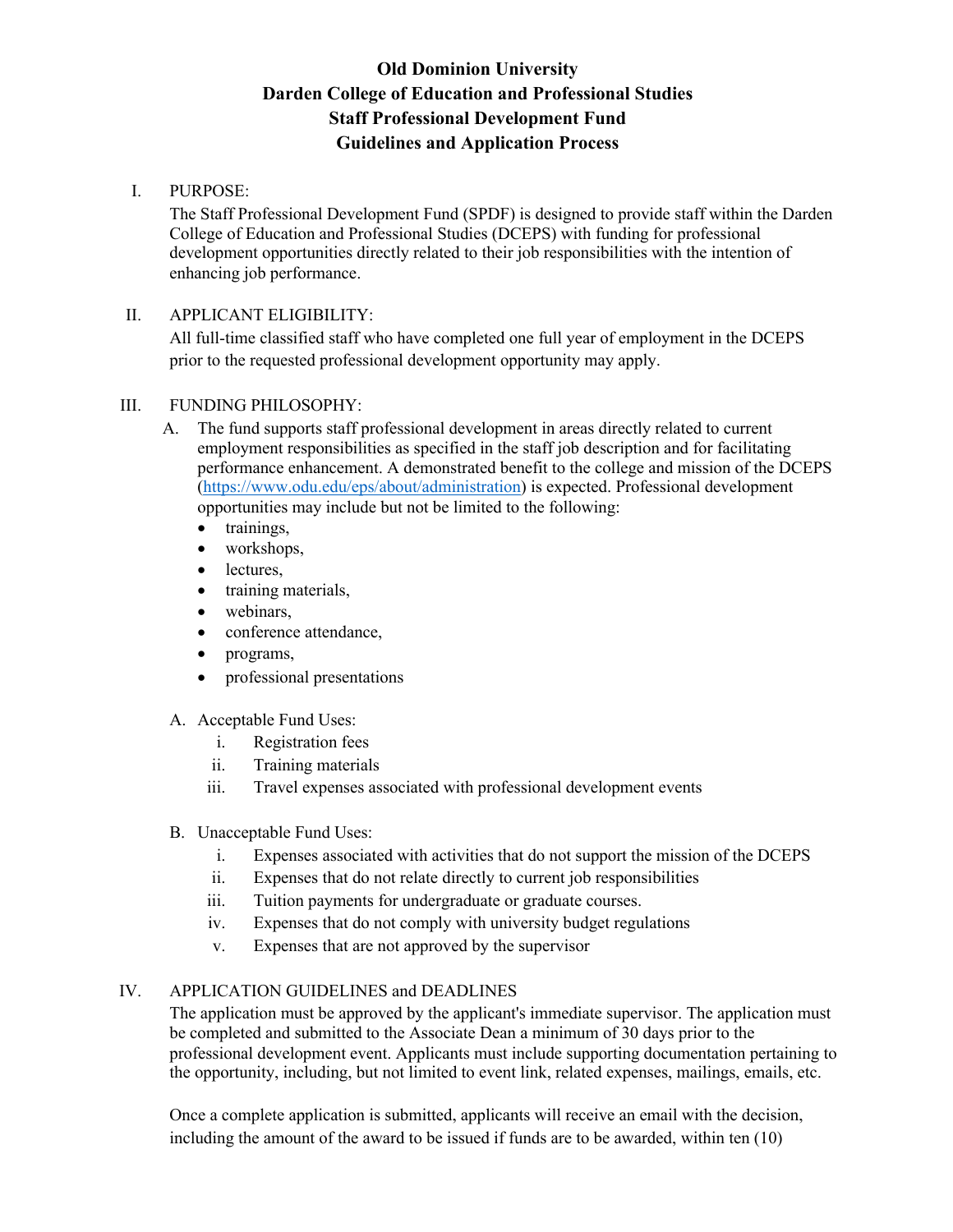business days. If the applicant is to be awarded funds, they may proceed with contacting the DCEPS Business Manager to process payment for the professional development opportunity.

A brief summary of the professional development activity must be submitted to the Associate Dean within 30 days following the event. A receipt/confirmation of completion of the event must be included with the summary submission. The requirements of the summary include: description of the event and how it benefited the applicant, their unit, and the DCEPS. Individuals who do not submit a summary may not be considered for future support/funding.

Eligible staff members may receive a maximum of \$500.00 in professional development funds within each fiscal year. There is no limit to the number of proposals that can be submitted per staff member, but the total any one applicant may receive will not exceed \$500.00 each year. If the expenses associated with a professional development opportunity exceed \$500.00, the professional development funds awarded may be applied toward expenses to supplement total costs. Additional funds may be available at either the department or university levels. The Dean's Office has a limited amount of funding available and once exhausted, applications will no longer be accepted for the fiscal year.

The funds are not transferable and do not carry over to the next academic year. If the awardee decides not to attend the professional development event, the money must be repaid to the university.

Application requests are not guaranteed funding to participate in requested professional development opportunity.